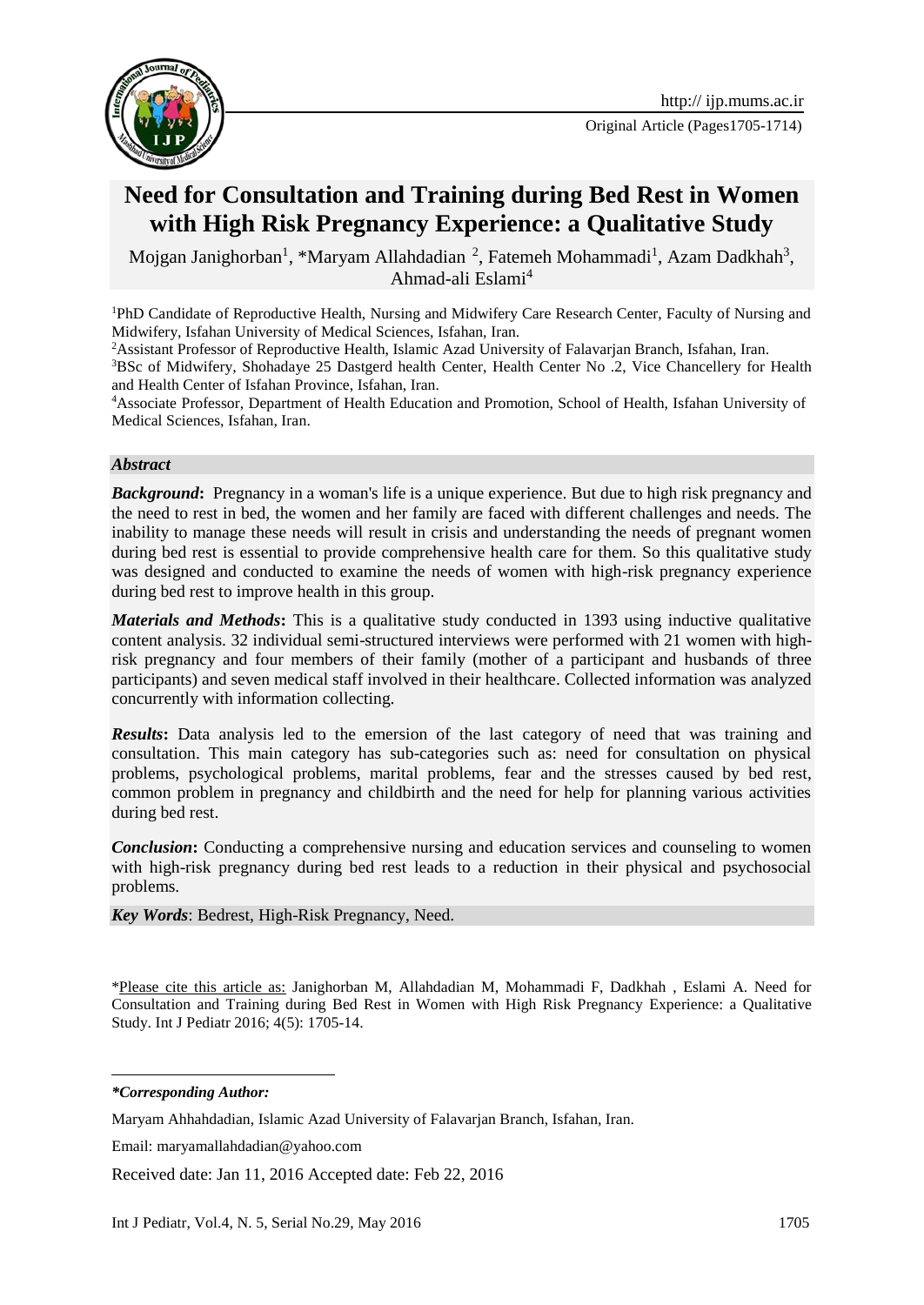# **1- INTRODUCTION**

Pregnancy in a woman's life is considered unique and natural period. But when the pregnancy is high risk, it is recommended to limit activity which during pregnancy it is called bed rest and disturbs this natural process with several problems (1). Maternal health-threatening diseases, including heart disease, autoimmune disorders, chronic hypertension and complications of the pregnancy itself such as placental abnormalities, premature rupture of membranes, preterm delivery and preeclampsia and short cervical length; the existence of conditions caused by lifestyle, environment or situation of mother, such as the youth pregnancy, poverty, drug abuse make pregnancies high-risk and complicated (2).

In management of high-risk pregnancy complications, bed rest is widely suggested as a treatment by midwifery professionals (3). Almost 20 percent of women in the United States from the week 20 until delivery are recommended to restrict activities and rest in bed while its benefits has not been proven strongly in studies (4). Unfortunately in Iran accurate statistics is not available on the number of women advised to rest in bed during pregnancy.

Prolonged bed rest during pregnancy can have devastating effects for pregnant women and their families. Harmful physical effects such as muscle dysfunction, loss of weight, loss of bone mass, thrombosis, fatigue, sleep disturbances, mood swings and behavioral changes such as anxiety and depression. Such a negative impact mixes this period with fear and anxiety about destiny of herself and the fetus and variety of negative emotions that can affect the baby or fetus (5).

Also hospitalized pregnant women have lower levels of subjective well-being and quality of life to outpatient pregnant

women (6). Even sleep disorders caused by the bed rest during pregnancy can be associated with complications such as diabetes and hypertension in pregnancy (7). It can be said that bed rest of mother harms the whole family. Frequent changes in child care, brings additional responsibilities for the partners and the financial burden of unemployment and loss of income result in family distress and anxiety (8). Hospitalized women's experiences during high-risk pregnancy with bed rest showed that concerns about the family, other children, housekeeping tasks, jobs and financial issues puts additional psychological pressure on these women(9). Currently, in Iran during bed rest, only medical care is provided for women with high risk pregnancies and quality of their life and the demands they face at bed rest are not considered. Since gynecologists, nurses and midwifes are direct responsible for the care of these people at obstetrics and gynecology wards identifying and elucidating the experiences, concerns, feelings, experienced needs and stressors by this group and their families not only can affect the medical care and improve pregnancy outcome, but also it can be a guide for comprehensive and high quality care with an emphasis on the important physical, mental, spiritual and social issues which these people and their families are struggling with. Therefore, necessity of studying the needs of high-risk pregnant women in Iran during bed rest to provide a solution for improving healthcare have prompted researcher to conduct a study with aim of assessing the needs of highrisk pregnant women during bed rest.

# **2- MATERIALS AND METHODS**

This qualitative study was conducted based on naturalistic paradigm and conventional content analysis method in order to explain the needs of mothers with high-risk pregnancy and bed rest experience. Purposive sampling method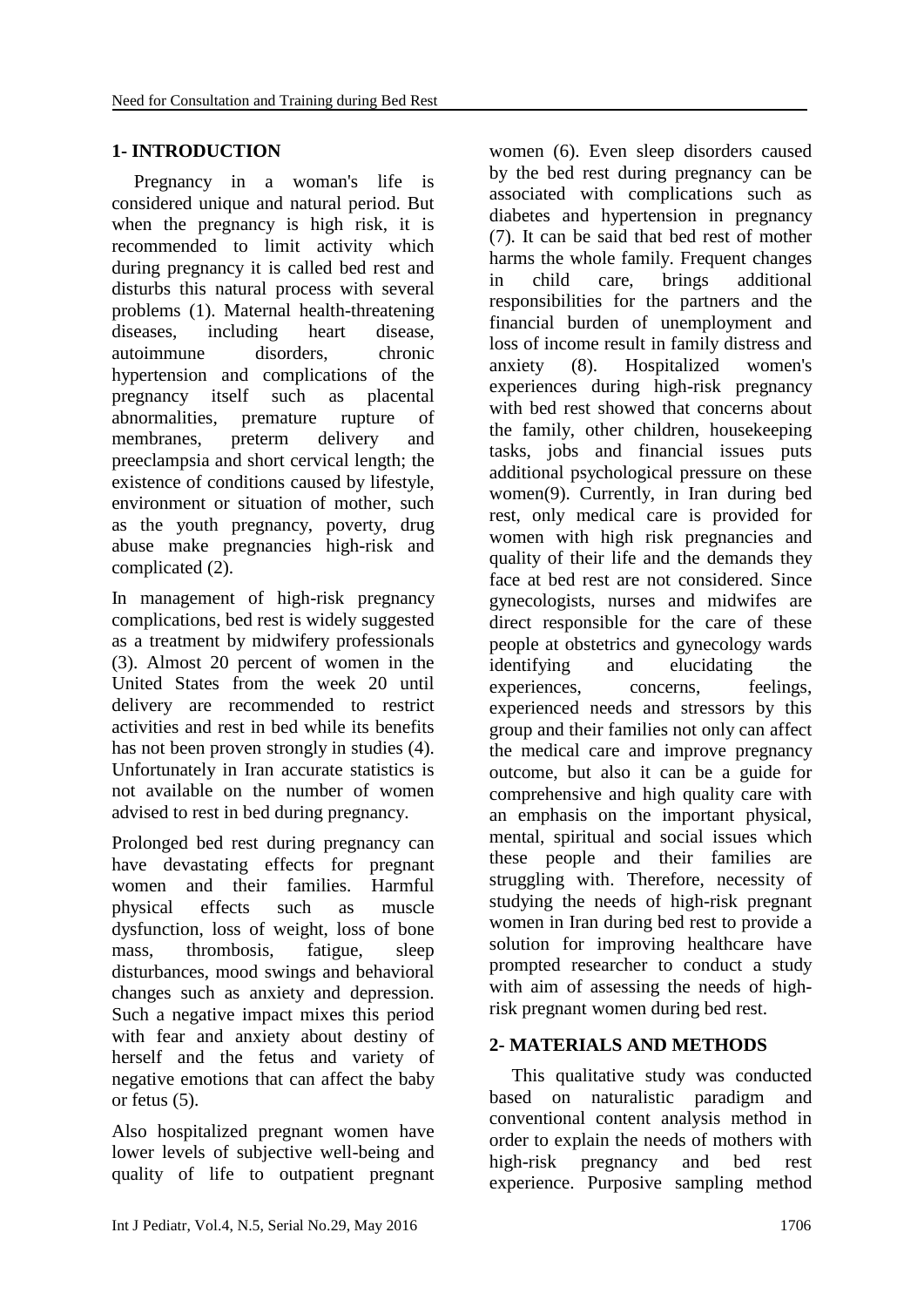was conducted and after explaining study goals individual semi-structured interviews performed with 21 women with high-risk pregnancy experience and at least one week of bed rest history at their desired place and time. Samples were chosen from patients referred to private midwifery clinic, obstetric care clinics, hospitalized pregnant women and mothers of infants that were admitted to the Neonatal intensive care unit (NICU). Also in order to gather more information semi-structured interviews were conducted with four members of the women's family (husband and mother) and 7 people from their caring staffs. Sampling completed when no new information were found in interviews and data were saturated. Interviews were performed in health centers or any place that participants were choosing. Before interview the purpose of the interview, its confidentiality and recording was explained to them and interviews were conducted with informed consent. The duration of the interviews ranged from 60 to 90 minutes and was performed by two people from the research team who held masters degree in Midwifery and were PhD student of Reproductive Health.

The interview was originally started with a question: "Explain your experience from the time of bed rest"; and their response to this question was leading us to ask rest of questions. Participants' voices were recording with the Voice Recorder and any non-verbal communication such as crying was written. Data analysis was performed using the Graneheim and Lundman method (10).

So that after each interview recorded voice was typed using word software. Then the text of interview was reviewed several times until semantic unit was formed. Then the important phrases and sentences were determined and were named as codes. After several reviewing, similar codes merged and then based on the conceptual similarity we put them next to

each other in categories and subcategories. Thus primary categories were formed. These categories merged again to form the final categories. OneNote software was used in order to facilitate the code storage, classification and search. To ensure the accuracy and consistency of findings following strategies were used: To increase the acceptability of the study participants were selected with maximum diversity.

Extracted codes by the participants were reviewed to verify the data. Regarding the accuracy of extracted codes, subcategories and the final categories agreement was achieved between the members of the research team. In order to increase the reliability, the data was evaluated on a continuous basis and examples of code extracting methods the and some selected parts of interviews texts were presented to supervisor professor to investigate his same understanding and search of adverse cases.

For increased transfer capability, researchers have tried to provide sufficient descriptive data in their report so the reader can assess the applicability of the data for other environments. Also results of the study were given to some pregnant women who did not participate in the study to investigate the similarities between their experiences and research results. To achieve verifiability criteria, text of number of interviews, codes and categories were provided to faculty members who were familiar with the analysis of qualitative research and have not participated in the study.

This study with the ID code: 293165 has been approved by the Ethics Committee of Isfahan University of Medical Sciences. Informed consent was obtained from all participants and they reassured that their data will remain confidential.

### **3- RESULTS**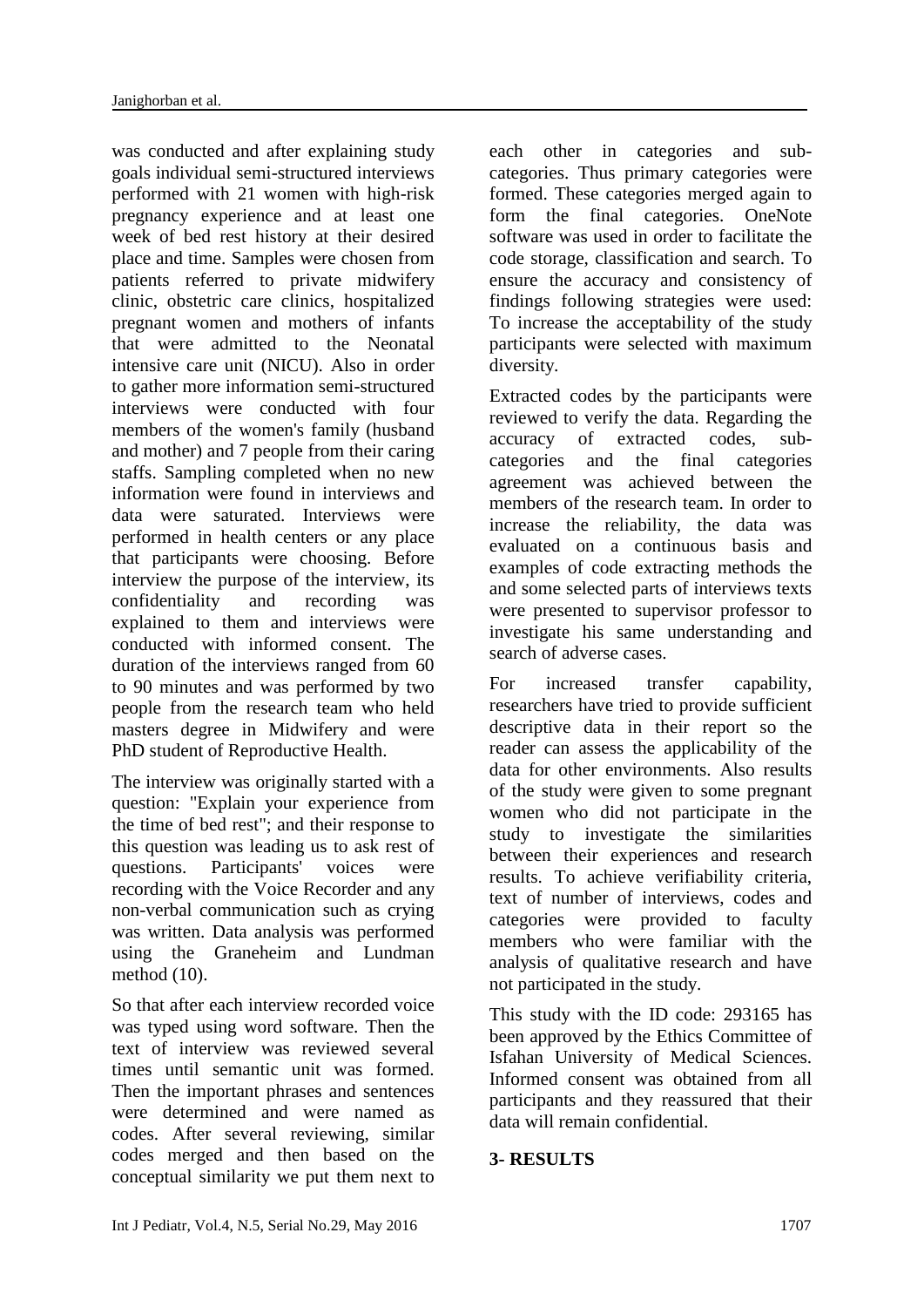Thirty-two interviews performed with 21 women with high-risk pregnancy and bed rest experience, four members of their family (mother of a participant and husbands of three participants) and 7 medical staff (4 midwives, 2 nurses and 1 gynecologist). Mothers aged range were 21 to 39 years old, most of them were housewives and 9 to 36 weeks had elapsed from the beginning of their pregnancy. This group's profile in terms of age, occupation, education, parity, gestational age and the reason of bed rest is presented in (**Table.1**). 742 primary codes were derived from participants' descriptions 6

main categories were developed after reviewing and integrating the similar codes. The categories included "The need for training in the field of physical problems", "Need for counseling on psychological problems", "The need for education and counseling to resolve marital problems", "Need for counseling on fears and tensions caused by high-risk pregnancy", "Need for training and consulting in the field of pregnancy and childbirth and pregnancy complications" and "Need for planning in order to carry out various activities during bed rest" (**Table.2**).

**Table 1**: Demographic characteristics of mothers participating in the study

| Participant     | Age<br>(year)   | Career    | Education | Gravidity        | Gestational<br>age (week) | Bed rest reason                     |
|-----------------|-----------------|-----------|-----------|------------------|---------------------------|-------------------------------------|
| $\overline{P1}$ | 31              |           |           |                  |                           |                                     |
|                 |                 | housewife | Diploma   | $\overline{c}$   | 31                        | Spotting                            |
| $\overline{P2}$ | 31              | housewife | Diploma   | $\overline{3}$   | 29                        | Preterm delivery                    |
| P3              | 29              | housewife | Diploma   | $\overline{c}$   | 9                         | $\overline{S}$ potting              |
| P4              | 23              | housewife | Degree    | $\mathbf 1$      | 29                        | Twins                               |
| $\overline{P5}$ | $\overline{32}$ | housewife | Diploma   | $\overline{c}$   | 36                        | Preeclampsia                        |
| P <sub>6</sub>  | 22              | housewife | Degree    | $\mathbf{1}$     | 31                        | Preterm delivery                    |
| P7              | $\overline{30}$ | housewife | Diploma   | $\overline{c}$   | $\overline{33}$           | Twins                               |
| P8              | 30              | housewife | <b>BA</b> | $\mathbf{1}$     | 28                        | Bleeding                            |
| P <sub>9</sub>  | 34              | housewife | Diploma   | $(Abortion 4)$ 3 | 26                        | Infertility                         |
| P10             | 32              | housewife | Diploma   | $\mathbf{1}$     | 27                        | Lowlying placenta                   |
| P11             | $\overline{39}$ | clerk     | BA        | $\overline{2}$   | $\overline{30}$           | Twins with                          |
|                 |                 |           |           |                  |                           | secondary infertility               |
| P12             | 38              | housewife | Diploma   | $\mathbf{1}$     | 33                        | Preeclampsia                        |
| P13             | 28              | clerk     | <b>BA</b> | $\mathbf 1$      | 36                        | Preterm delivery                    |
| P14             | 28              | housewife | <b>BA</b> | $\mathbf{1}$     | 13                        | Spotting                            |
| P15             | 31              | housewife | Degree    | $\overline{2}$   | 34                        | Twins resulting<br>from infertility |
|                 |                 |           |           |                  |                           | treatment                           |
| P16             | 29              | housewife | Diploma   | $\mathbf{1}$     | 27                        | Spotting due to the                 |
|                 |                 |           |           |                  |                           | Lowlying placenta                   |
| P17             | 25              | housewife | Diploma   | $\mathbf 1$      | 28                        | Multifetal                          |
|                 | 27              | housewife |           |                  |                           |                                     |
| P18             |                 |           | Diploma   | (Abortion 4) 3   | 32                        | Infertility<br>associated with      |
|                 |                 |           |           |                  |                           |                                     |
|                 |                 |           |           |                  |                           | recurrent abortion                  |
| P19             | 24              | housewife | Diploma   | 1                | 29                        | Preterm delivery                    |
|                 |                 |           |           |                  |                           | Preterm delivery                    |
| P <sub>20</sub> | 29              | housewife | Diploma   | (Abortion 2) 3   | 27                        | with cervical failure               |
|                 |                 |           |           |                  |                           | and loss of previous                |
|                 |                 |           |           |                  |                           | pregnancies                         |
| P <sub>21</sub> | 27              | housewife | <b>BA</b> | $\mathbf{1}$     | 23                        | Loss of previous                    |
|                 |                 |           |           |                  |                           | pregnancies                         |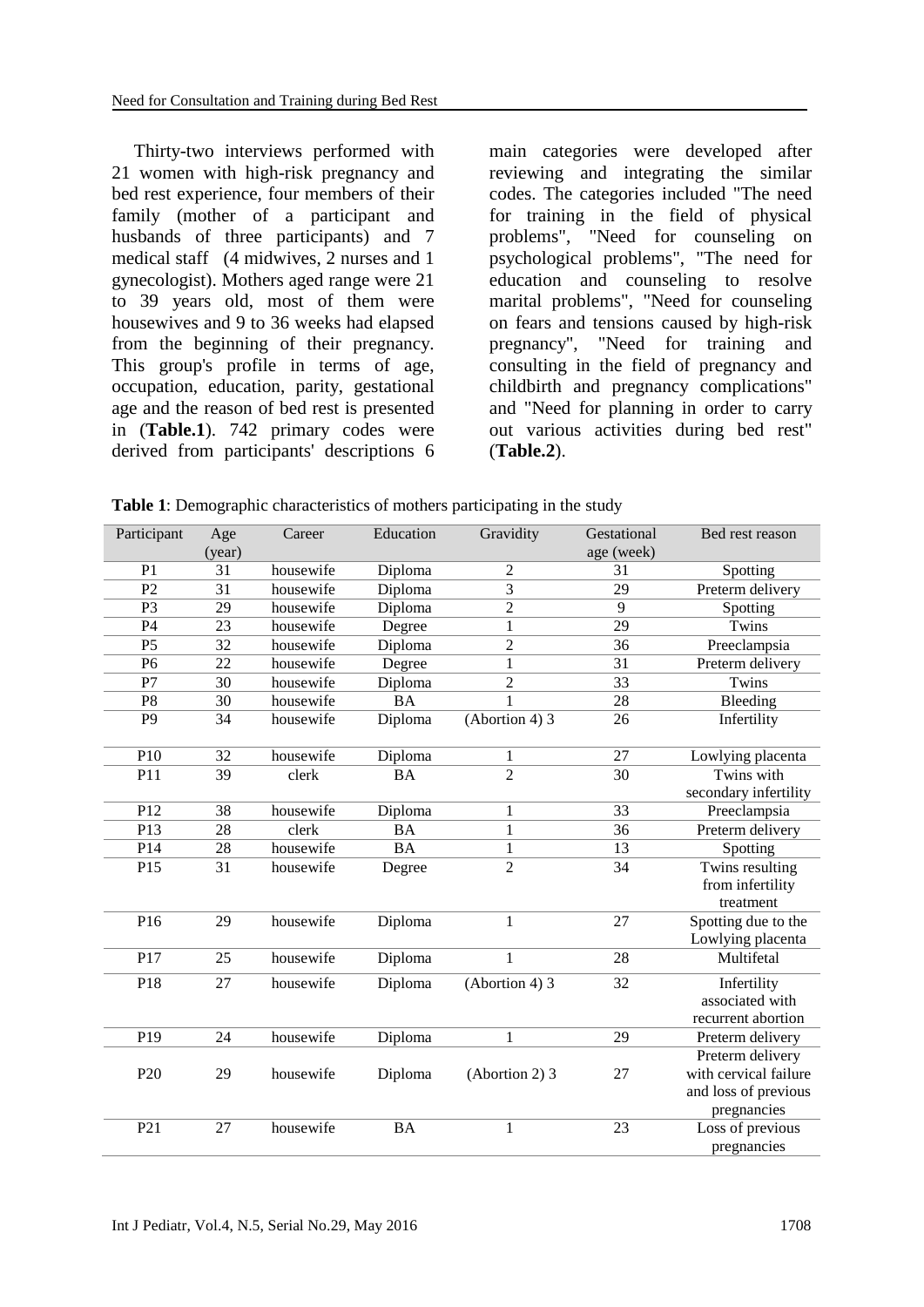| Main category                                           | Sub-category                                                   |  |  |  |  |
|---------------------------------------------------------|----------------------------------------------------------------|--|--|--|--|
| The need for training in the field of physical problems |                                                                |  |  |  |  |
| The need for counseling on psychological problems       |                                                                |  |  |  |  |
| The need for education and counseling to resolve        | Lack of privacy                                                |  |  |  |  |
| marital problems                                        | Disorders in sexual relations                                  |  |  |  |  |
| Need for counseling on fears and tensions caused by     | Psychological fears and tensions about pregnancy<br>conclusion |  |  |  |  |
|                                                         |                                                                |  |  |  |  |
| high-risk pregnancy                                     | Fear of losing marriage                                        |  |  |  |  |
|                                                         | Fear of losing job                                             |  |  |  |  |
|                                                         | The need for training in terms of different issues             |  |  |  |  |
| Need for training and consulting about pregnancy and    | about pregnancy and childbirth                                 |  |  |  |  |
| childbirth and pregnancy complications                  | The need for training and consultation about                   |  |  |  |  |
|                                                         | complications, treatment and required cares                    |  |  |  |  |
| The need for planning in order to carry out various     |                                                                |  |  |  |  |
| activities during bed rest                              |                                                                |  |  |  |  |

**Table 2**: Training and consulting needs of women with high-risk pregnancy during bed rest

# **3-1. The need for training in the field of physical problems**

Statements made by participants showed that bed rest and its induced inactivity are associated with many physical irritant complications. Focus on the fetus health protection, in some cases, is causing a lack of attention to training in the treatment or prevention of these problems in pregnant women. The development of musculoskeletal pain such as back pain, knee pain and constipation are the most frequent complaints that they cited. A 30 year-old woman said: "My back is killing me due to inactivity. My waist makes sound when I move in my bed. Also my Knees became numb" (Participant 8).

### **3-2. The need for counseling on psychological problems**

Data analysis showed that the problem of bed rest is not limited to physical complications and these conditions affect quality and health of women's mental life as well. According to the participants the feeling of lack of control over personal and family life and inability to perform the duties as mother and wife leads to

psychological problems such as: boredom, reduced tolerance threshold, depression, feelings of guilt, feeling of isolation, disorganization of thoughts, emotional instability and dissatisfaction with the quality of life. A 23-year-old woman said, "I was depressed, I was very unhappy. I was alone, just imagine that live alone from morning to night, it was very difficult. I was a little depressed. After childbirth I got severe depression. They gave me pills but I did not take them"(Participant 4).

Insomnia is other issues for these women as well that to reduce the risk of its development counseling and education is required. Pregnant women consider excitement, stress and long rest during the day as a cause of insomnia. Participating mother number 3 said: "It is difficult, my daughter is always anxious, she just thinks that particular problem is going to happen. She has excessive anxiety and so she sleeps very awful at nights, sometimes she is awake until morning".

### **3-3. The need for education and counseling to resolve marital problems**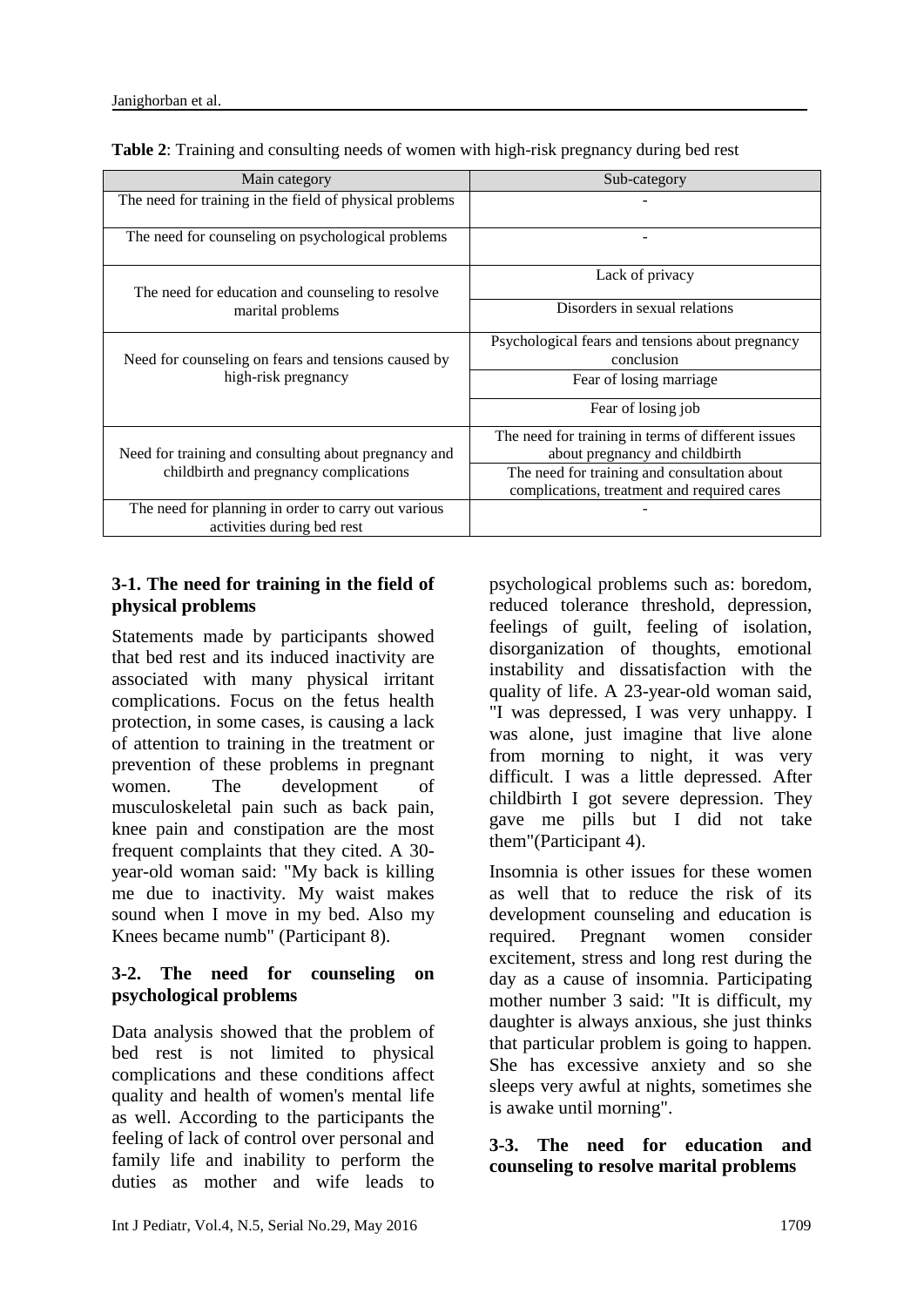Problem in the marital relationship is other issue that makes counseling and training necessary in high risk pregnant women. These problems are caused for two main reasons that they included in two subcategories: lack of privacy and sexual dysfunction.

# **3-3-1. Lack of privacy**

Participants expressed that the need for continued protection for personal purposes and inability in doing home keeping tasks made us to move to our parents' houses. Due to the lack of privacy for couples living at parents' homes results in interpersonal and marital disorders. These women stated that they felt powerless to solve this problem and they need help. A 31-year-old woman said: "Now we live at my mother in low's house. When my husband comes home he first talks with his mom and dad about job. The time that we used to talk; now he spends with his family. I am not sad but I have needs too. I need his emotional attention"(Participant 2). However, some pregnant women mentioned lack of association of their husband and living apart from him for a long time as a reason for problems of marital relationship. In this regard a 28 year-old woman said: "I was at my mother's house while my husband was at our own house. Some time he came to visit every third day. We were away from each other"(Participant 13).

# **3-3-2. Disorders in sexual relations**

Fear of harming the fetus and risking the pregnancy is other cause of couple's marital problems. These women stated that refrain from sexual relations to preserve the pregnancy, caused a sense of discomfort and guilt of not being able to perform their duties as a wife. A 23-yearold woman said: "From that point that I realized I was pregnant I did not have intercourse, doctors said I should not have sex. My husband also said I will not ask for it when he realized that it might be a danger for the child. When I gave birth my child was under medical care for 38 days and we were there whole time. We were not able to have sex at all and I think we were far apart (Participant 4). In this regard, participated pregnant women were asking for training and consulting about safe and alternative sex methods.

### **3-4. Need for counseling on fears and tensions caused by high-risk pregnancy**

Pregnant women stated that high risk pregnancy and the need for bed rest was associated with tensions and fears about the pregnancy conclusion and possibility of endangering marital life and losing their job. The help for overcoming these tensions one other reason for helping these women.

### **3-4-1. Psychological fears and tensions about pregnancy conclusion**

Most of participants and their family stated the uncertainty about pregnancy conclusion as a reason for their stresses. These women live with fear of losing pregnancy or endangering fetus from the moment that they realize about their high risk pregnancy. Getting consultation in order to ensuring and promoting of psychological health protection in such a situation that is full of uncertainty was one of the needs expressed by these women.

A 30-year-old woman said: "I was always worried about the child. I was saying to myself that we tried very much and what if God forbid, something bad happens. This period of time was very difficult especially my husband was so worried. When we had guests he would not let me walk. He always prepared a chair for me to sit (Participant 8).

# **3-4-2. Fear of losing marriage**

Fear of losing marriage due to prolonged sexless life, losing pregnancy and not having children and husband's disappointment was other reason that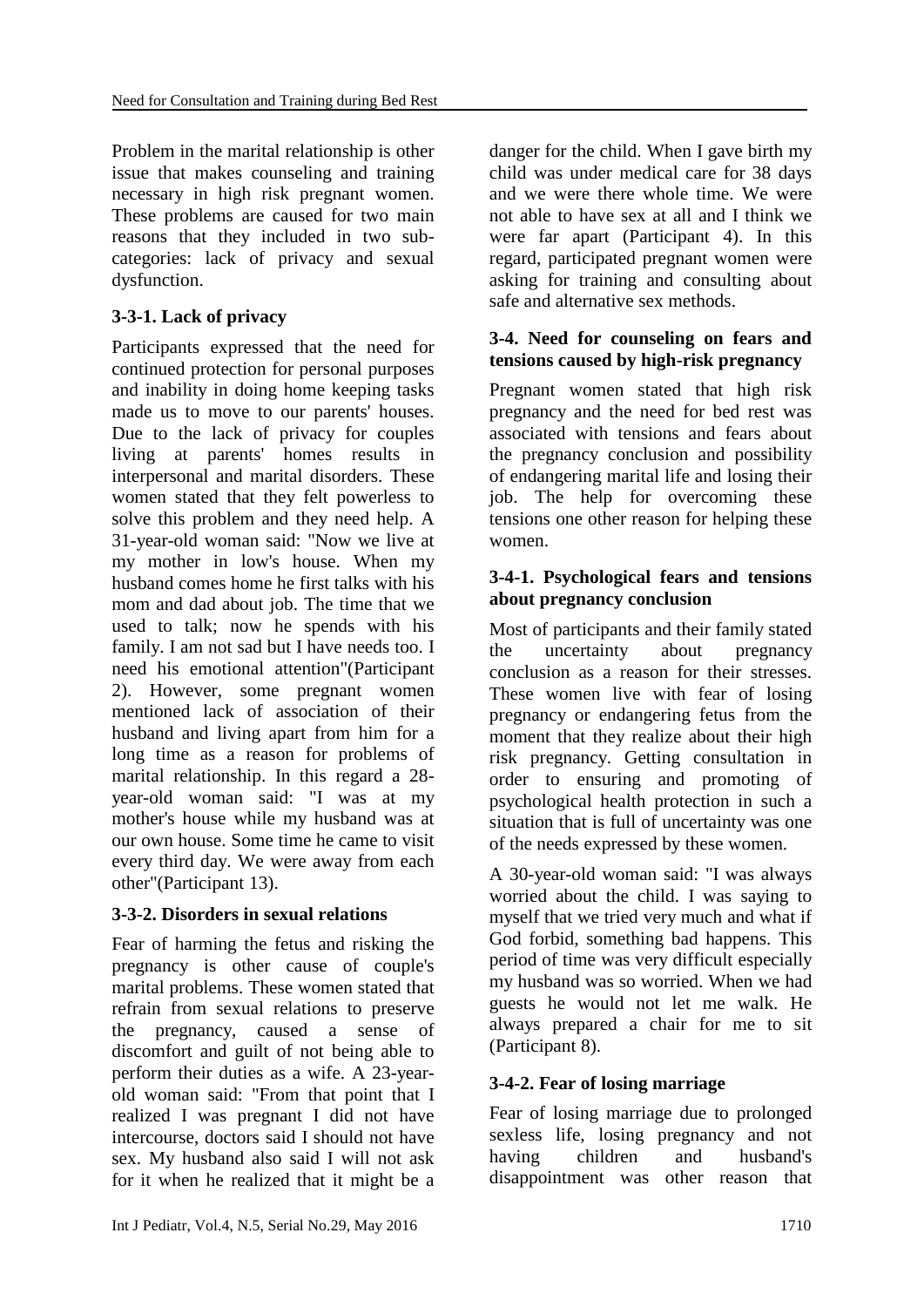caused tension in pregnant women and participants needed guidance and consultation to manage it. A 29-year-old woman said: "My mother in low was stopping by to see me. Because this time, it was a must for me to have a kid. If I do not have a child I am going to be in trouble. In these seven years we have came to Isfahan and spent lots of money to have child. Before this I lost pregnancy for two times and this is third (Participant 20).

# **3-4-3. Fear of losing job**

Prolonged absence from work, lack of flexible employment laws and the possibility of losing job is another cause of stress for participants of the study. A 39 year-old woman said: "Sometime I'm stressed that what will happen to my job, my manager says go to Tehran but I was not in the proper condition. These thoughts about job and home make me nervous" (Participant 11).

### **3-5. Need for training and consulting about pregnancy and childbirth and pregnancy complications**

Data analysis showed that high risk pregnancy will cause focus on diagnosis and treatment of its complications. Pregnant women said that this cause to ignore their need of training in terms of different issues about pregnancy and childbirth.

### **3-5-1. The need for training in terms of different issues about pregnancy and childbirth**

Participants said that limited activities due to high risk pregnancy prevented them from participating in educational classes of pregnancy and preparation for childbirth. That's why they are deprived from receiving much information about pregnancy and childbirth processes, common complication in pregnancy and danger signs so they spend this time in unawareness.

A 31-year-old woman said: "They do not hold courses or such things to give us information. It would be great if they give us books; books about everything. This will both entertain us and improve our information. When I feel bad many questions come to my mind that I don't know the answers" (Participant 1). Also these women suggest that high-risk pregnancy along with lack of information about the process of childbirth creates additional fears of labor. In this regard, a 27-year-old woman said: "Bad thing about this hospital is they do not let you to choose method of delivery. There are women like me that are afraid of delivery. I think if I'm going to do normal delivery I will die before it. Unfortunately I could not attend classes for childbirth" (Participant 18).

# **3-5-2. The need for training and consultation about complications, treatment and required cares**

Pregnant women participating in the study stated that in meetings with the medical team (specialist and hospital personnel) they do not receive enough information about the occurred complication, the process of treatment and treatment choices so they need training in this field. A 29 year-old woman said: "I expect the doctor to do whatever he can and medical staff is better to be honest and explain people everything" (Participant 20).

### **3-6. The need for planning in order to carry out various activities during bed rest**

Data indicate that prolonged bed rest and limited activity is associated with decreasing women's life quality. Pregnant women stated that they have been unable to plan to conduct various activities in this period and needed help to fill their spare time. In other words in a comprehensive look at the needs of these women, educating and helping them in this regard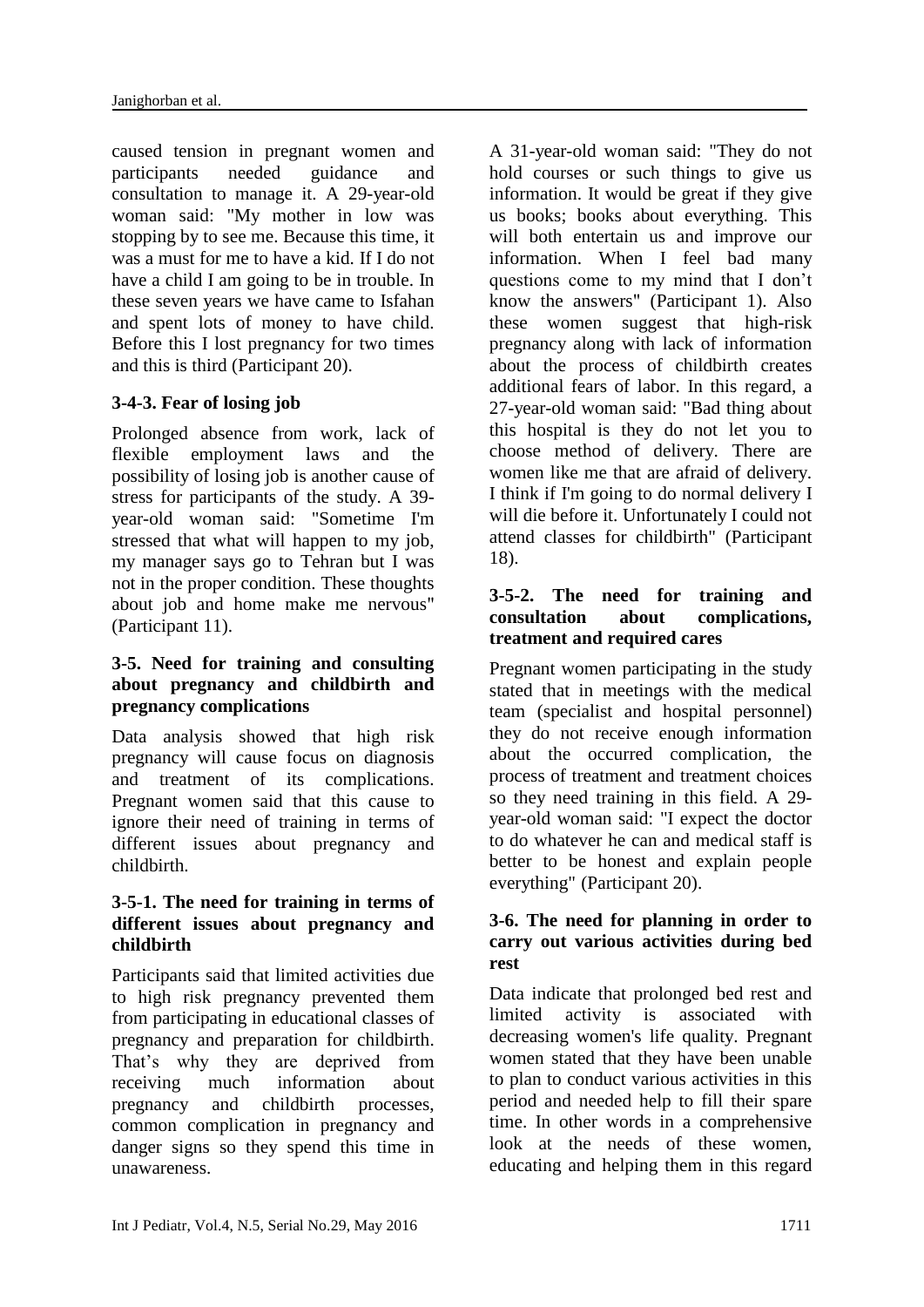should also be considered. A 31-year-old woman said: "They should give us a programmed rest. We cannot always sleep, at most 8 to 11 at morning someone can lay down. They should give us program about things we can do. We cannot make plans on our own. For those around it has been appointed that when they say a pregnant woman should have absolute rest it means that she should just eat and sleep. This is not good, I'm not comfortable this way" (Participant 2).

# **4- DISCUSSION**

This study was conducted for the first time in Iran to investigate the needs of women with high-risk pregnancy and bed rest experience. The needs of these women were divided to 6 categories: Training and consulting in the field of physical problems, mental problems, marital problems, fear and stress caused by bed rest, common problem in pregnancy and childbirth and the need for help for planning various activities during bed rest. Thurman and Maclean's study in 2006 showed that consulting and training during bed rest about recreational activities, training and education in relation to access to various informational-supportive sources should be the main components of intervention programs to decrease the side effects of prolonged bed rest and maintain physical and mental health of these women (11). O'Brien in 2010 suggested that performing a comprehensive nursing program and using educational and consultation services during bed rest in women with high risk pregnancy will result in decreasing physical and socialpsychological problems and promoting their health. The findings of this study showed that bed rest and following inactivity is associated with many irritating physical complications and often there is no training about the treatment or prevention of these problems in pregnant women. Jolly and his colleagues in 2013 found that in order to prevent

complications in women's health during bed rest there should be basic trainings about prevention of deep vein thrombosis, moving on the bed and the bed positions, pelvic exercises, exercises to reduce or prevent edema, breathing and relaxation techniques and for their husbands training some methods of pain management in neuromuscular problems caused by prolonged bed rest and massage should be considered (13).

Statements made by participants in this study revealed that bed rest can also affect the quality and safety of women's mental life. According to the participants' statements psychological problems such as boredom, reduced tolerance threshold, depression, feelings of guilt, feelings of isolation, disorganization of thoughts, emotional instability and dissatisfaction threatens them. Brown and his colleagues in 2011 stated that when a woman due to pregnancy complications is forced to bed rest often it's the same as traveling through steps of grief. Despite a high-risk pregnancy women are seeking individual coping strategies to keep their pregnancy (14). Iron and colleagues in 2012 believed that women with high-risk pregnancy during hospitalization often experience depression and anxiety while it has been neglected and left without treatment (15). Music therapy in women with high-risk pregnancy reduces their anxiety at rest in bed and significantly improves their physiological responses (16).

This study showed that insomnia is another issue that women need consulting and education to reduce its risk. Sechrist and his colleagues study in 2015 showed using proper exercise program at the time of bed rest, can lead to more daily energy discharge and better sleep at night. On the other hand proper exercise interventions during bed rest can have a positive impact on pregnancy outcomes and can help to reduce physiological effects of limited activity (17).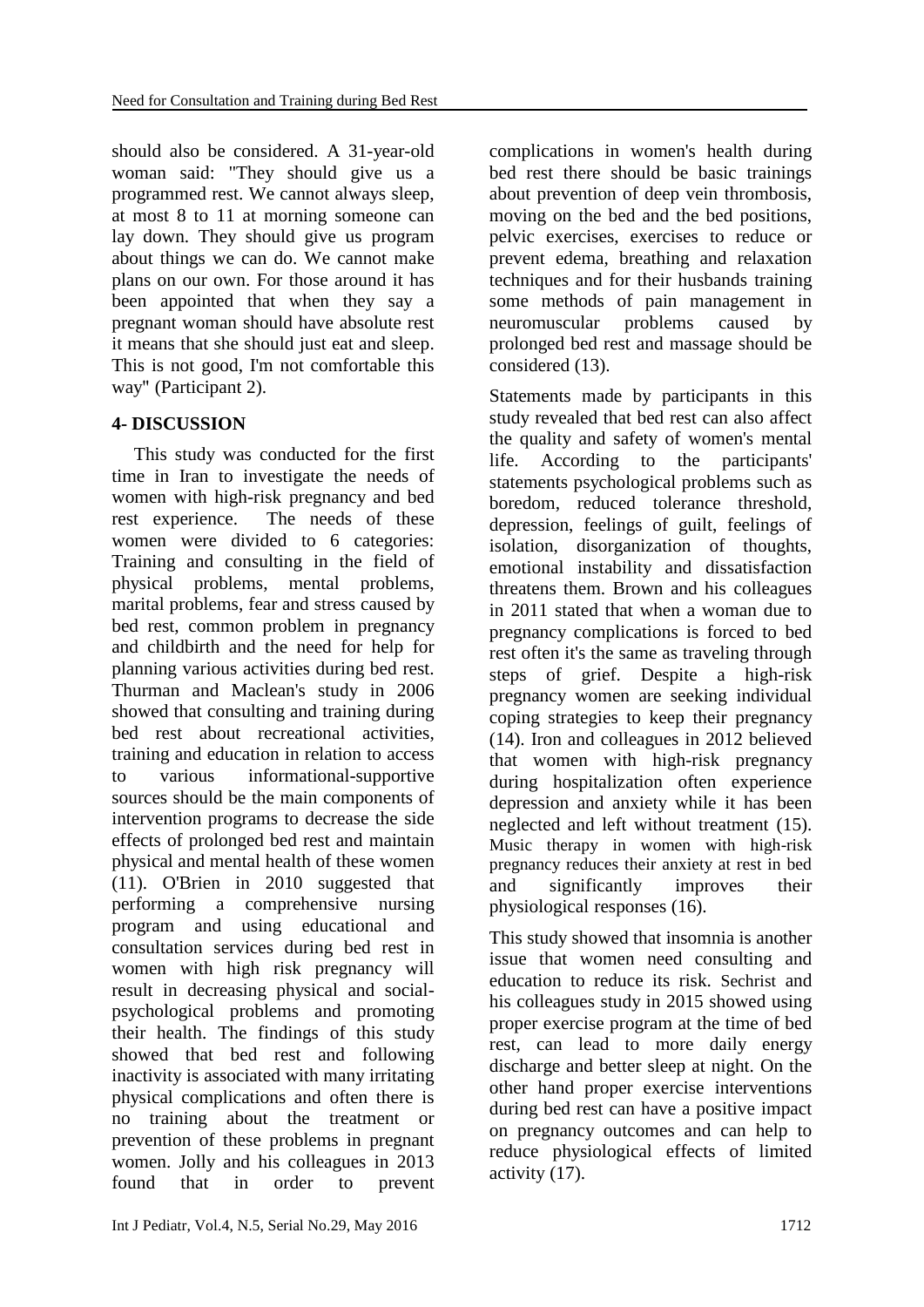Women in the study said fear of losing marriage due to lack of long-term sexual relationship with their husbands, loss of pregnancy and disappointment of husband are other reasons for being concerned and stressed and they need consulting and training to overcome these problems. The results of Maloney and parks study also showed because of influence of pregnancy on family interaction and communication between spouses, effective cares at this time should be family-centered so in case of high risk pregnancy and complications, updated medical information should be available for fathers as well and the parents both should be under counseling (18).

### **5- CONCLUSION**

Bed rest due to high risk pregnancy the woman and her family are faced with different needs and knowing them is essential to provide comprehensive care and thus improving the health of mothers. Training and consulting in various fields is one of the essential needs of these women which not only reduces their physical and mental problems but also can help them in solving marital problems during this period and controlling concerns and fears induced by bed rest problems and thus prevent collapsing of life. But currently in our country pregnant women with high risk pregnancies are treated like other pregnant women and only providing specific medical cares to these special groups are concerned. Identifying and explaining the experiences, concerns, feelings and needs experienced by this group and their families can not only affect their medical treatment and improve outcomes of pregnancy but also can be a guide for comprehensive and high quality care with an emphasis on their important issues such as physical, mental and psychosocial problems.

#### **6- CONFLICT OF INTEREST**: None.

This article is result of research project with ID code: 293 165 approved by the Nursing and Midwifery Faculty, Isfahan University of Medical Sciences.

#### **8- REFERENCES**

**1.** Society for Maternal-Fetal Medicine. "Activity restriction in pregnancy: New paper outlines physician recommendations on bed rest." ScienceDaily. ScienceDaily, September 2014. <www.sciencedaily.com/releases/2014/09/140 902151129.htm>. MacKinnon K. Living with the threat of preterm labor: women's work of keeping the baby in. J Obstet Gynecol Neonatal Nurs 2006;35(6):700–8.

**2.** Ngai FW, Chan SW. Psychosocial factors and maternal wellbeing: an exploratory path analysis. Int. J. Nurs. Stud 2011; 48: 725– 31.

**3.** McCall CA, Grimes DA, Lyerly AD. "Therapeutic" Bed Rest in Pregnancy: Unethical and Unsupported by Data. Obstetrics & Gynecology 2013;121(6):1305-8.

*4.* Sosa CG, Althabe F, Belizán JM, Bergel E. Bed rest in singleton pregnancies for preventing preterm birth. The Cochrane Library. 2015. Avilable at: www.cochrane.org/PREG\_bed-rest-insingleton-pregnancies

**5.** Kent RA, Yazbek M, Heyns T, Coetzee I. The support needs of high-risk antenatal patients in prolonged hospitalisation. Midwifery 2015;31(1):164-69.

**6.** Rubarth LB, Schoening AM, Cosimano A, Sandhurst H. Women's Experience of Hospitalized Bed Rest During High‐Risk Pregnancy. Journal of Obstetric, Gynecologic & Neonatal Nursing 2012;41, 398-407.

**7.** Höglund E, Ykes AK. Living with uncertainty: A Swedish qualitative interview study of women at home on sick leave due to premature labour. Midwifery 2013;29(5):468- 73.

**8.** Johns L. Supporting and Educating the Family Experiencing Bedrest During Pregnancy. International Journal of Childbirth Education 2006; 21(1):28-30.